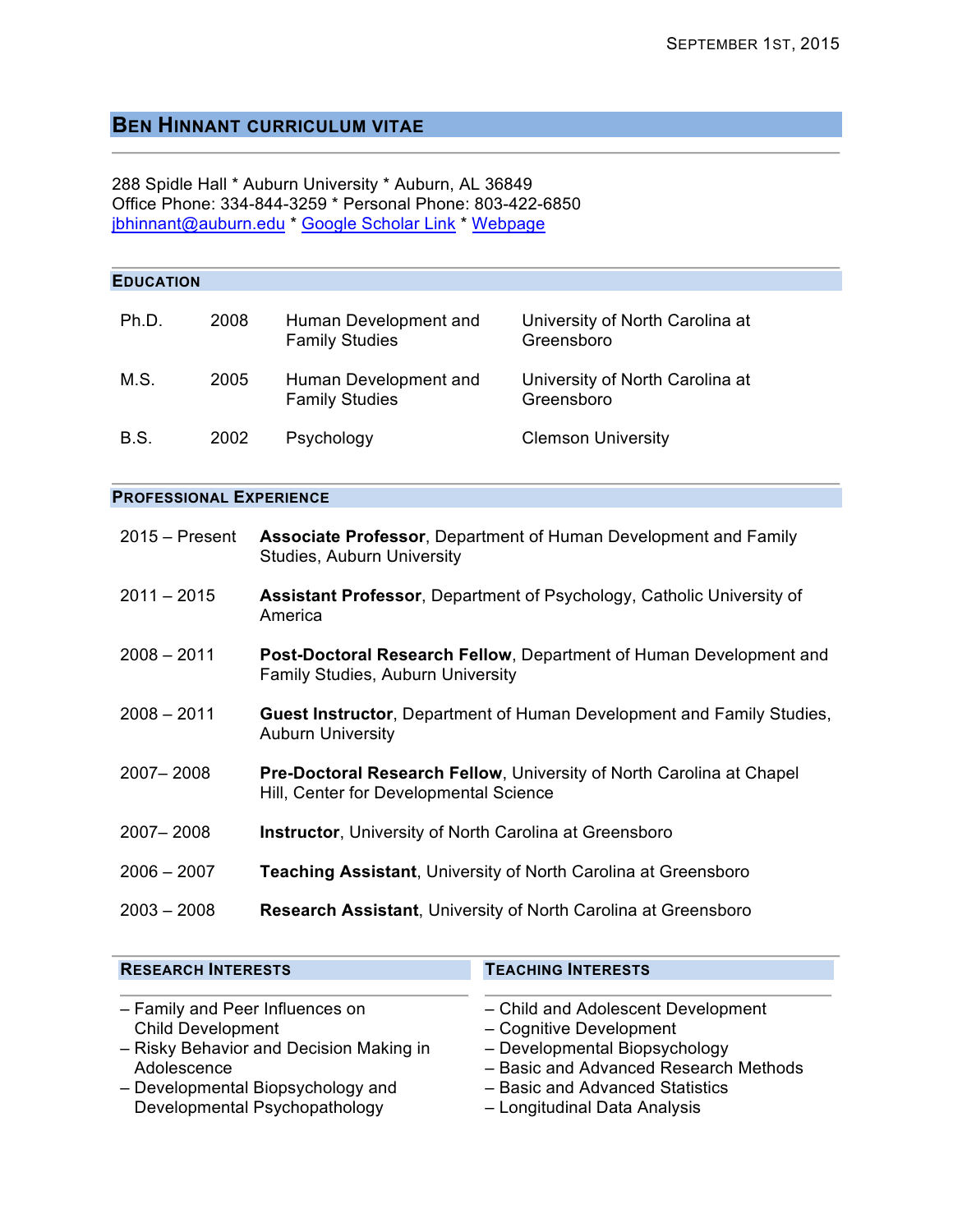#### **FUNDED RESEARCH APPLICATIONS**

El-Sheikh, M., Buckhalt, J.A., Erath, S.A., & Keiley, M. Role: Statistical Consultant *Family aggression and trajectories of adolescent adaptation: Bioregulatory effects as moderators and mediators.* Eunice Kennedy Shriver National Institute of Child Health and Human Development, Grant No. R01-HD046795-06. (August, 2012 – 2017)

Hinnant, J.B. Role: Primary Investigator *Physiological function during decision making.*  Catholic University of America – Grant-in-Aid for summer graduate research assistant.  $(June, 2012 - 2014)$ 

Hinnant, J.B. Role: Primary Investigator *Physiological function during decision making.*  Catholic University of America – internal research startup funds. (August, 2011 – 2013)

Hinnant, J.B. Role: Primary Investigator *Child and parental contributions to moral reasoning*. University of North Carolina at Chapel Hill, Center for Developmental Science (August, 2007 – 2008)

# **PENDING RESEARCH APPLICATIONS**

Hinnant, J.B., Erath, S.A., Pfeifer, J.H., & Adleman, N.E. Role: Primary Investigator *Context effects on adolescent decision making: Neuroimaging pilot studies.*  Auburn University Internal Grant Proposal.

El-Sheikh, M., Buckhalt, J.A., Erath, S.A., Keiley, M., & Hinnant, J.B. Role: Co-Investigator *Sleep and child developmental outcomes: Physiological and contextual influences.*  National Institutes of Health.

Adleman, N.E., Hinnant, J.B., & Rich, B.A. Role: Co-Primary Investigator *Context effects on adolescent decision making: Mechanisms and relations to risky behavior*. National Science Foundation.

Hinnant, J.B., Adleman, N.E., & Rich, B.A. Role: Primary Investigator *Context effects on adolescent decision making: Mechanisms and relations to risky behavior*. National Institutes of Health.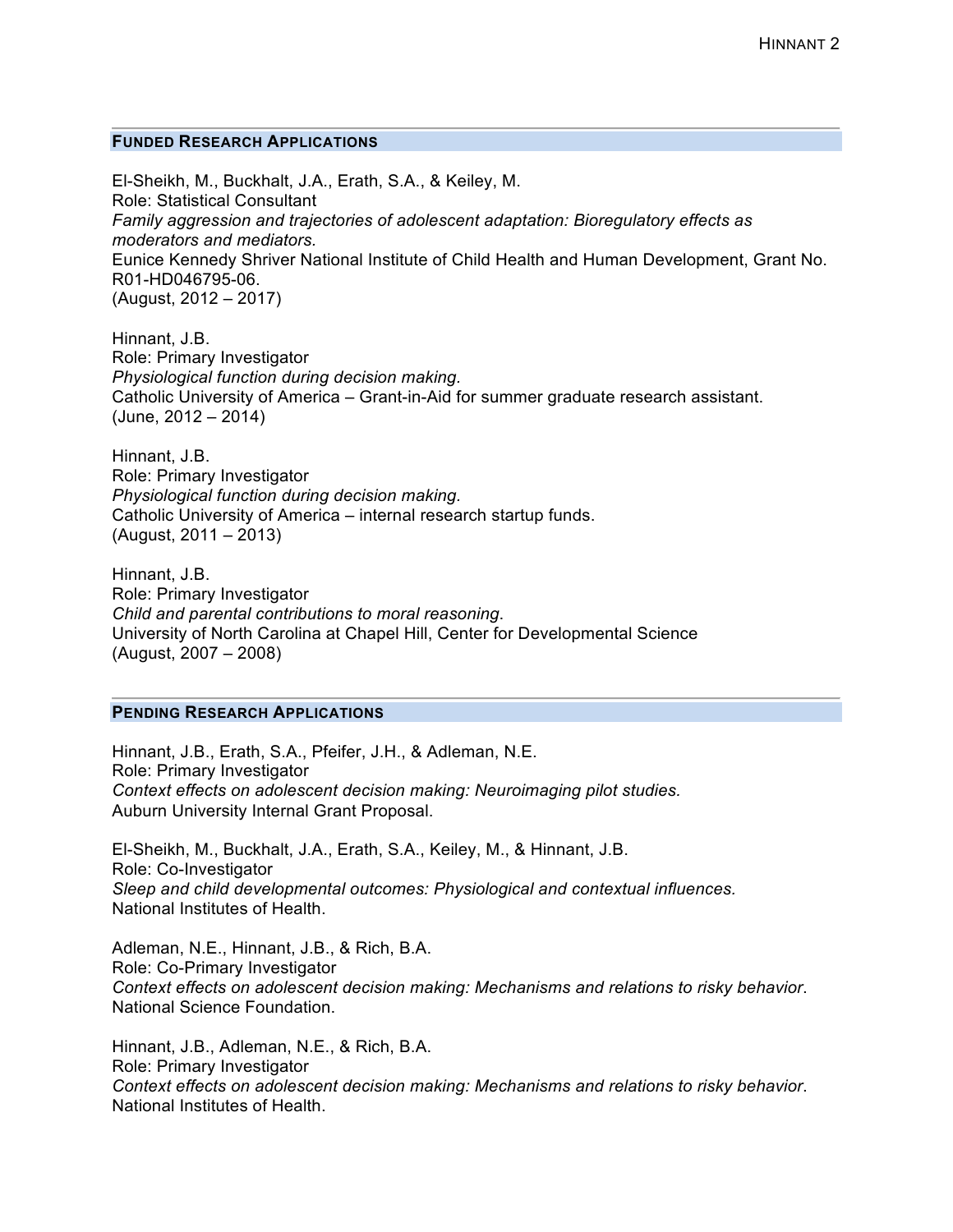### **PEER REVIEWED PUBLICATIONS \* Denotes Student Author**

- El-Sheikh, M., Hinnant, J. B., & Erath, S. A. (2015). Marital conflict, vagal regulation, and children's sleep: A longitudinal investigation. *Monographs of the Society for Research in Child Development, 80*, 89-106. doi:10.1111/mono.12146
- Hinnant, J.B., Erath, S.A., & El-Sheikh, M. (2015). Harsh parenting, parasympathetic activity, and development of delinquency and substance use. *Journal of Abnormal Psychology, 124*, 137-151. dx.doi.org/10.1037/abn0000026
- Staton, L., Hinnant, J. B., Buckhalt, J., & El-Sheikh, M. (2014). Sleep and cognitive performance: The role of income and respiratory sinus arrhythmia reactivity. *Developmental Psychobiology, 56*, 1528-1540. doi:10.1002/dev.21247
- Hinnant, J.B., Nelson, J.A., O'Brien, M., Keane, S.P., & Calkins, S.D. (2013). The interactive roles of parenting, emotion regulation and executive functioning in moral reasoning during middle childhood. *Cognition & Emotion, 27*, 1460-1468*.* doi:10.1080/02699931.2013.789792
- Hinnant, J.B., El-Sheikh, M., Keiley, M., & Buckhalt, J. (2013). Marital conflict, allostatic load, and the development of children's fluid cognitive performance. *Child Development, 84*, 2003-2014. doi:10.1111/cdev.12103
- Hinnant, J.B., & El-Sheikh, M. (2013). Codevelopment of externalizing and internalizing symptoms in middle to late childhood: Sex, baseline RSA, and RSA reactivity as predictors. *Development and Psychopathology, 25*, 419-436*.* doi:10.1017/S0954579412001150
- Lento, R. M.**\***, Ellis, T. E., Hinnant, J.B., & Jobes, D. A. (2013). Using the suicide index score to predict treatment outcomes among psychiatric inpatients. *Suicide and Life-Threatening Behavior, 43*, 547-561. doi:10.1111/sltb.12038
- Del Giudice, M., Hinnant, J.B., Ellis, B.J., & El-Sheikh, M. (2012). Adaptive patterns of stress responsivity: A preliminary investigation [Special issue on development in risky and supportive environments]. *Developmental Psychology, 48*, 775-790. doi:10.1037/a0026519
- El-Sheikh, M., & Hinnant, J.B. (2011). Marital conflict, respiratory sinus arrhythmia, and allostatic load: Interrelations and associations with the development of children's externalizing behavior [Special issue on allostatic load]. *Development and Psychopathology, 23*, 815-829. doi:10.1017/S0954579411000320
- Erath, S.A., El-Sheikh, M., Hinnant, J.B., & Cummings, E.M. (2011). Skin conductance level reactivity moderates the association between harsh parenting and growth in child externalizing behavior. *Developmental Psychology, 43*, 693-706. doi:10.1037/a0021909
- El-Sheikh, M., Arsiwalla, D.D., Hinnant, J.B., & Erath, S. (2011). Interactions between cortisol and respiratory sinus arrhythmia predict children's internalizing symptoms. *Physiology & Behavior, 103*, 225-232. doi:10.1016/j.physbeh.2011.02.004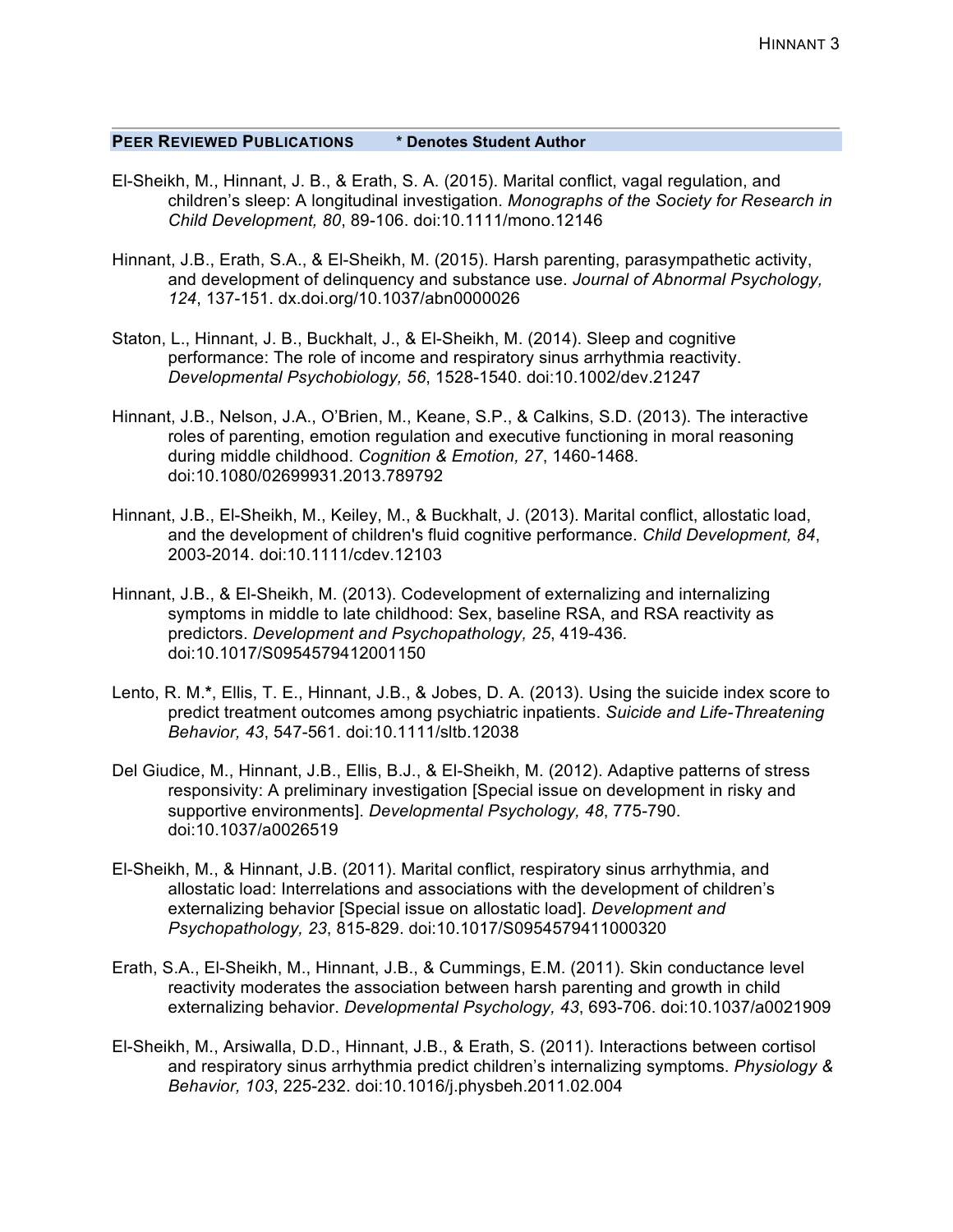- El-Sheikh, M., Hinnant, J.B., & Erath, S.A. (2011). Developmental trajectories of delinquency symptoms in childhood: The role of marital conflict and autonomic nervous system activity. *Journal of Abnormal Psychology, 120*, 16-32. doi:10.1037/a0020626
- Hinnant, J.B., Elmore-Staton, L., & El-Sheikh, M. (2011). Developmental trajectories of respiratory sinus arrhythmia and pre-ejection period in middle childhood. *Developmental Psychobiology, 53*, 59-68. doi:10.1002/dev.20487
- El-Sheikh, M., Kelly, R.J., Buckhalt, J.A., & Hinnant, J.B. (2010). Children's sleep and adjustment over time: The role of socioeconomic context. *Child Development, 81*, 870- 883. doi:0009-3920/2010/8103-0015
- El-Sheikh, M., Keiley, M., & Hinnant, J.B. (2010). Developmental trajectories of skin conductance level in middle childhood: Sex, race, and externalizing behavior problems as predictors of growth. *Biological Psychology, 83*, 116-124. doi:10.1016/j.biopsycho.2009.11.009
- El-Sheikh, M., Hinnant, J.B., Kelly, R.J., & Erath, S. (2010). Maternal psychological control and child internalizing symptoms: Vulnerability and protective factors across bioregulatory and ecological domains. *Journal of Child Psychology and Psychiatry, 51*, 188-198. doi:10.1111/j.1469-7610.2009.02140.x
- Hinnant, J.B., & El-Sheikh, M. (2009). Children's externalizing and internalizing symptoms over time: The role of individual differences in patterns of RSA responding. *Journal of Abnormal Child Psychology, 37*, 1049-1061. doi:10.1007/s10802-009-9341-1
- Hinnant, J.B., O'Brien, M., & Ghazarian, S.R. (2009). The longitudinal relations of teacher expectations to achievement in the early school years. *Journal of Educational Psychology, 101*, 662-670. doi:10.1037/a0014306
- Hinnant, J.B., & O'Brien, M. (2007). Cognitive and emotional control and perspective taking and their relations to empathy in 5-year-old children [Special issue on moral development]. *Journal of Genetic Psychology, 168*, 301-322. doi:10.3200/GNTP.168.3.301-322

#### **MANUSCRIPTS UNDER REVIEW \* Denotes Student Author**

- Hinnant, J.B., Erath, S.A., Tu, K.M., & El-Sheikh, M. Permissive parenting and adolescent delinquent behavior: The roles of peer affiliations and physiological reactivity.
- Hinnant, J.B., Freedman, A.\*, & Degnan, K.A. Cardiac-autonomic correlates of cooperative and competitive decision making.
- Hinnant, J.B., Forman-Alberti, A.B.\*, Szollos, S.\*, Byrnes, L.\*, & Degnan, K.A. Competitive behavior, sympathetic nervous system activity, and relations to subtypes of aggression and substance use: A multilevel approach.
- Hinnant, J.B., Forman-Alberti, A.B.\*, Aquino, A.\*, & Prince, J.\*, & Degnan, K.A. Active competition, passive cooperation, and stress: Relations to subtypes of aggression and substance use.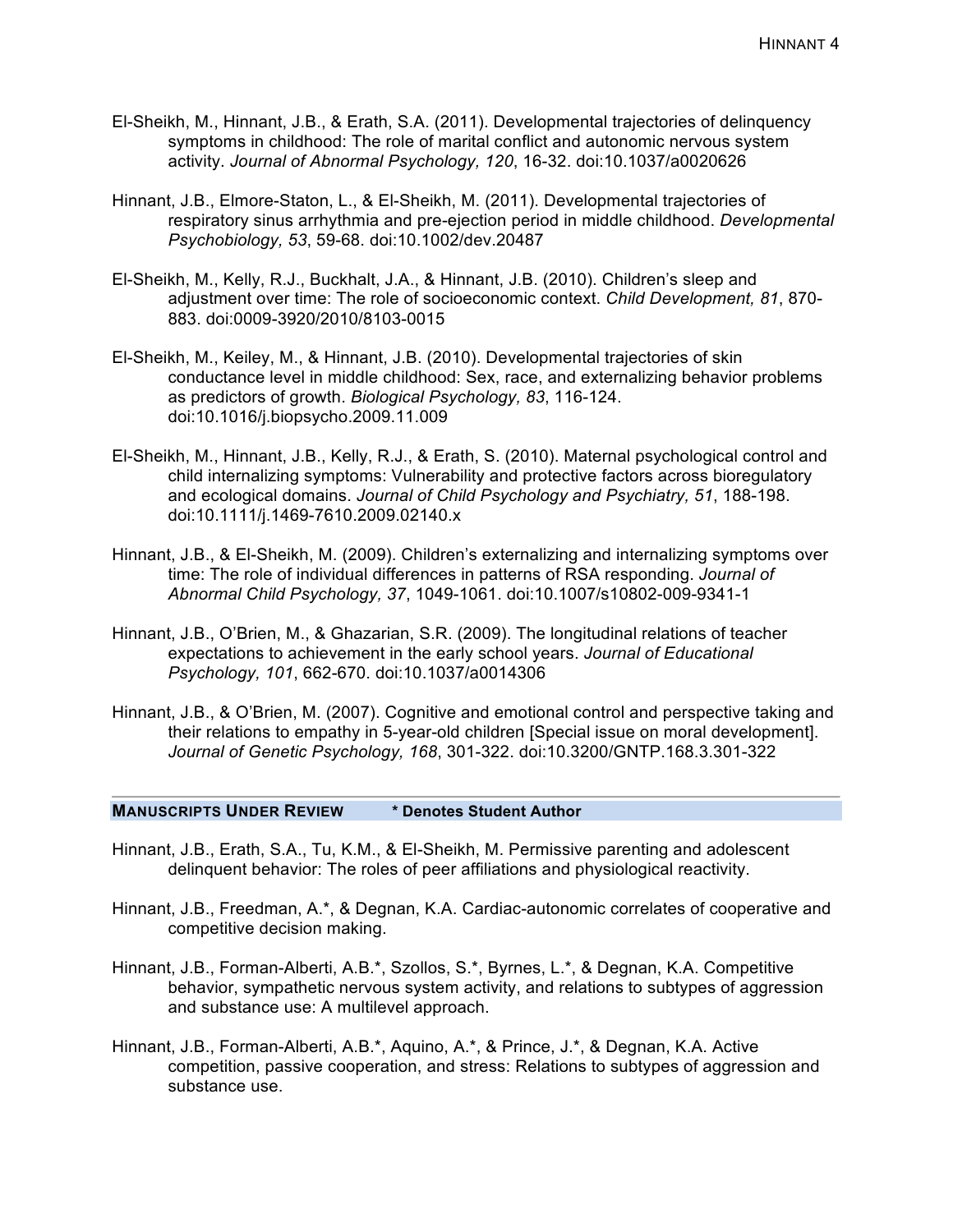- Forman-Alberti, A.B.\*, & Hinnant, J.B. Autonomic arousal during associative learning predicts risky decision making.
- Schmidt, J.\*, Rich, B.A., Hinnant, J.B., Berghorst, L., & Alvord, M.K. Parent-child informant discrepancy is associated with poorer family functioning, child-perceived distress, and worse treatment outcome.

#### **RESEARCH SUMMARIES FEATURED IN PUBLICATIONS FOR GENERAL AUDIENCES**

*Smithsonian Magazine*; *Nature World News*; *Science Daily*; *Live Science*; *PsychCentral*; *The British Psychological Society*; *Irish Examiner*

**SELECTED PROFESSIONAL PRESENTATIONS \* Denotes Student Author**

- Forman-Alberti, A.B.\*, Aquino, A.\*, & Hinnant, J.B. (2015, April). *Links between autonomic activity, implicit learning, and risky decision making*. Poster presentation at the SRCD Biennial Meeting, Philadelphia, Pennsylvania.
- Hinnant, J.B. (Chair) (2015, April). *Central and autonomic nervous system activity: Adjustment at the transition to adolescence*. Paper symposium conducted at the SRCD Biennial Meeting, Philadelphia, Pennsylvania.
- Hinnant, J.B. Erath, S.A., & El-Sheikh, M. (2015, April). Harsh parenting, parasympathetic activity, and development of delinquency and substance use. In J.B. Hinnant (Chair), *Central and autonomic nervous system activity: Adjustment at the transition to adolescence*. Symposium presentation at the SRCD Biennial Meeting, Philadelphia, Pennsylvania.
- Twohy, E.\*, Barrueco, S., & Hinnant, J.B. (2015, April). Social emotional and language development trajectories of migrant and seasonal Head Start children: Profiles and predictors. In J. Heinze (Chair), *Early child socio-emotional functioning in disadvantaged environments: The role of context as a protective factor*. Symposium presentation at the SRCD Biennial Meeting, Philadelphia, Pennsylvania.
- Forman-Alberti, A.B.\*, & Hinnant, J.B. (2014, November). *Autonomic arousal during associative learning predicts risky decision making*. Poster presentation at the Annual Meeting of the Society for Neuroscience, Washington, D.C.
- Forman-Alberti, A.B.\*, Fernandez, J.M.\*, Reese, E.M.\*, Matera, J.J.\*, Delpapa, S.E.\*, & Hinnant, J.B. (2013, May). *Taking advantage: Aggression, competition and cooperation in a hawk-dove task*. Poster presentation at the Association for Psychological Science Conference, Washington, D.C.
- Reese, E.M.\*, Madden, E.\*, Forman-Alberti, A.\*, Ehresman, C.\*, Aquino, A.\*, & Hinnant, J.B. (2013, May). *Parental attachment and sympathetic nervous system response during behavioral tasks*. Poster presentation at the Association for Psychological Science Conference, Washington, D.C.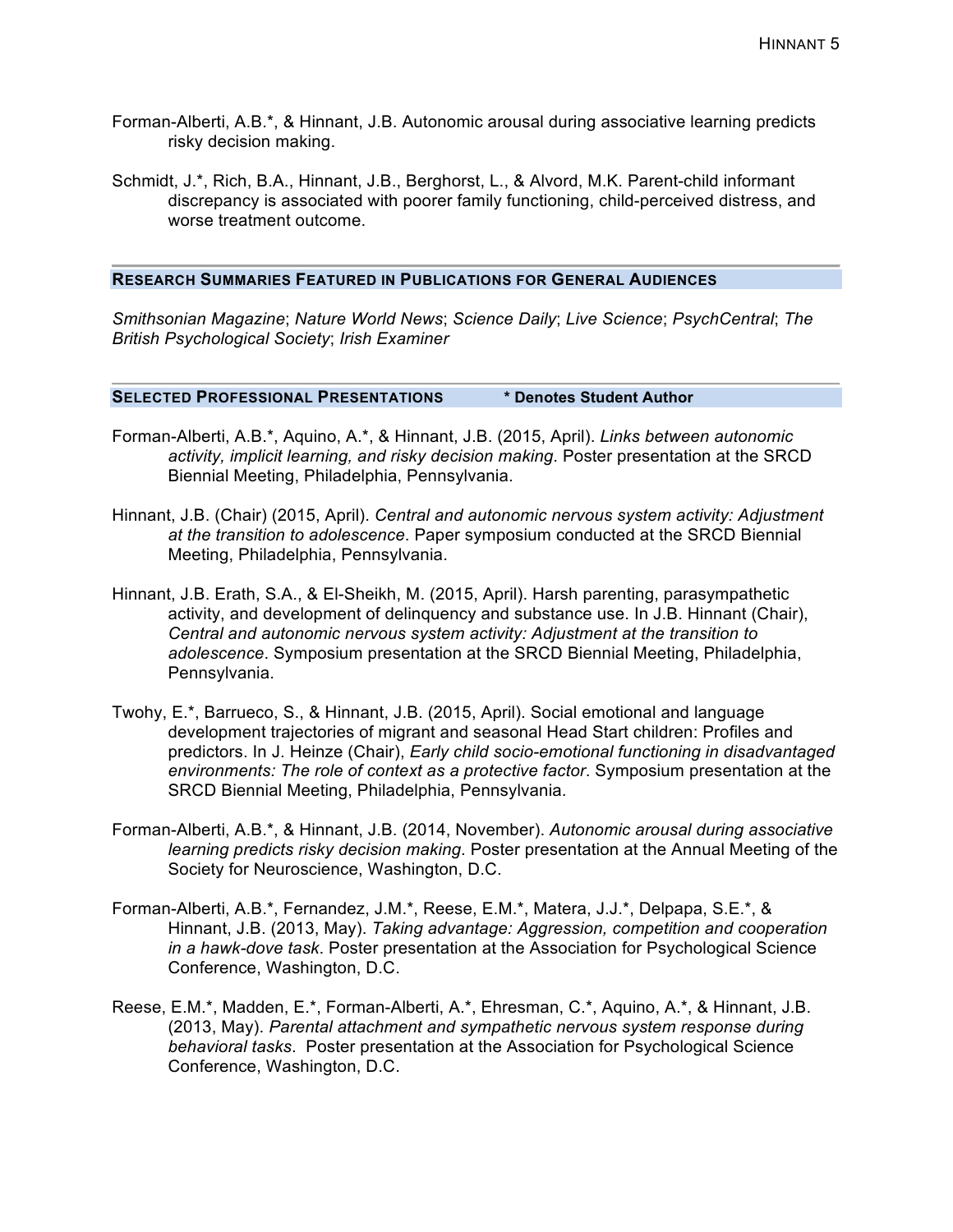- Reese, E.M.\*, Madden, E.\*, Forman-Alberti, A.\*, Wilbur, C.\*, Szollos, S.\*, & Hinnant, J.B. (2013, May). *Anxiety predicts cooperative and competitive behaviors during a 'Hawk-Dove' task*. Poster presentation at the Association for Psychological Science Conference, Washington, D.C.
- Hinnant, J.B. (Chair) (2013, April). *Biological stress response systems and child social competence and psychopathology symptoms: Psychological and environmental moderators*. Paper symposium conducted at the SRCD Biennial Meeting, Seattle, Washington.
- Hinnant, J.B. & El-Sheikh, M. (2013, April). Codevelopment of externalizing and internalizing symptoms in middle to late childhood: Sex, baseline RSA, and RSA reactivity as predictors. In J.B. Hinnant (Chair), *Biological stress response systems and child social competence and psychopathology symptoms: Psychological and environmental moderators*. Symposium presentation at the SRCD Biennial Meeting, Seattle, Washington.
- Hinnant, J.B., Erath, S.A., & El-Sheikh, M. (2013, April). Marital conflict, vagal regulation and children's sleep: A longitudinal investigation. In M. El-Sheikh (Chair), *Emerging longitudinal research linking family processes and children's sleep*. Symposium presentation at the SRCD Biennial Meeting, Seattle, Washington.
- Forman-Alberti, A.B.\*, Reese, E.M.\*, Fernandez, J.M.\*, Fiore, A.\*, & Hinnant, J.B. (2013, April). *Angry birds? Relations between aggression and sympathetic nervous system activity in a novel hawk-dove task*. Poster presentation at the SRCD Biennial Meeting, Seattle, Washington.
- Lento, R. M.\*, Ellis, T. E., Hinnant, J.B., & Jobes, D. A. (2012, April)*. Using suicidal typologies to predict treatment outcomes among psychiatric inpatients.* Symposium presentation at the 45th Annual Conference of the American Association of Suicidology, Baltimore, Maryland.
- Del Giudice, M., Ellis, B.J., Hinnant, J.B., & El-Sheikh, M. (2012, March). *Adaptive patterns of stress responsivity: Preliminary empirical results*. Symposium presentation at the Biennial Meeting of the Society for Research on Adolescence. Vancouver, Canada.
- Hinnant, J.B. (2011, April). *Environmental stress and allostasis: Alterations in physiological regulation and change in externalizing behaviors in childhood*. Research colloquium at Auburn University.
- Hinnant, J.B., & El-Sheikh, M. (2011, April). Marital conflict, respiratory sinus arrhythmia, and allostatic load: Relations to the development of children's externalizing behavior. In I.S. Yim & J.A. Quas (Chairs), *Developmental changes in biobehavioral stress reactivity in high and low risk environments*. Symposium presentation at the SRCD Biennial Meeting, Montreal, Quebec, Canada.
- Hinnant, J.B., & El-Sheikh, M. (2011, April). *Codevelopment of boys' and girls' externalizing and internalizing symptoms: The role of respiratory sinus arrhythmia.* Poster presentation at the SRCD Biennial Meeting, Montreal, Quebec, Canada.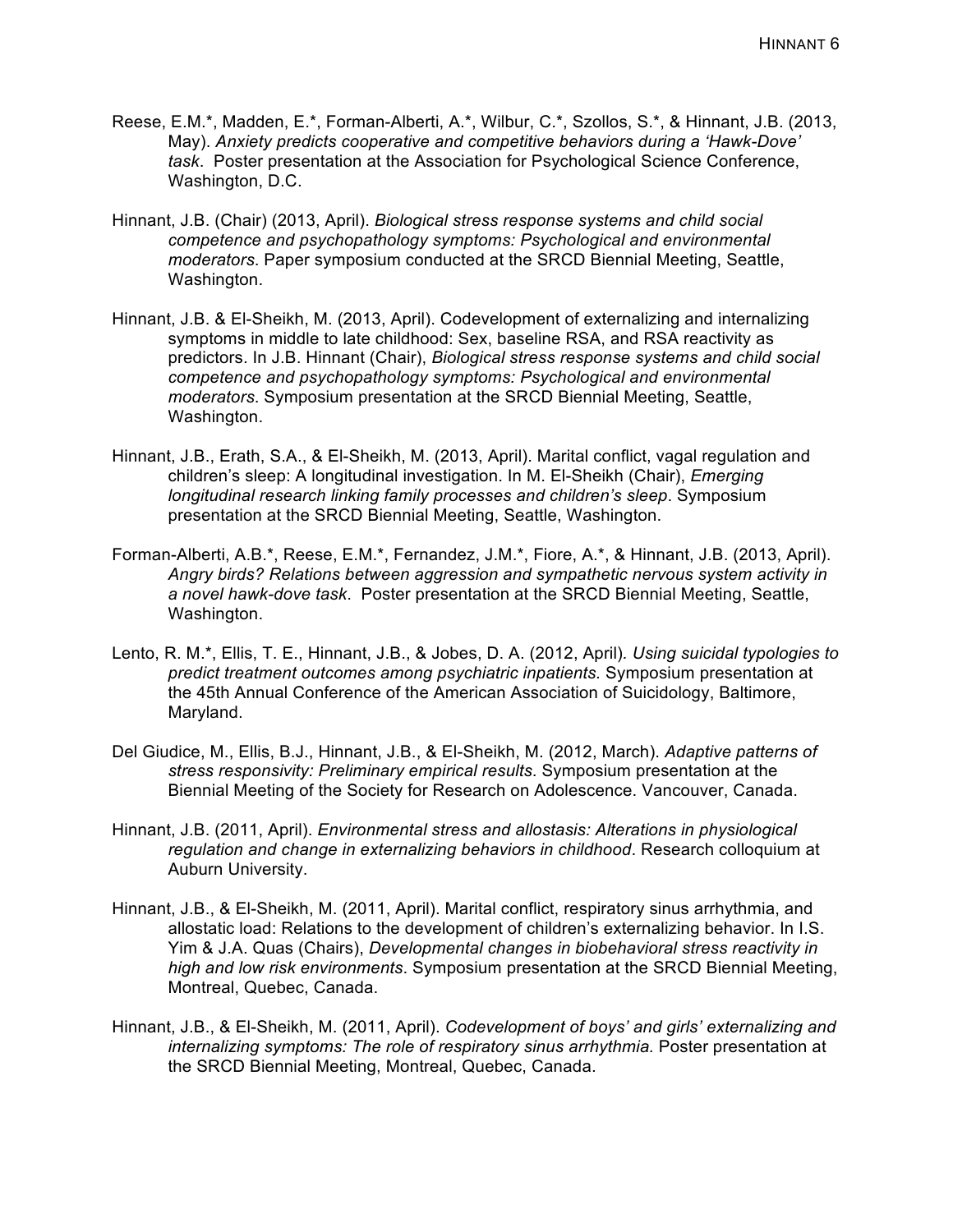- Erath, S., El-Sheikh, M., Hinnant, J.B., & Cummings, M. (2011, April). Skin conductance level reactivity moderates the longitudinal association between harsh parenting and child externalizing behavior. In E.M. Cummings & M.C. Goeke-Morey (Chairs), *Longitudinal, process-oriented research on children exposed to multiple social contexts of violence.* Symposium presentation at the SRCD Biennial Meeting, Montreal, Quebec, Canada.
- Hinnant, J.B., Elmore-Staton, L., & El-Sheikh, M. (2010, October). *Developmental trajectories of respiratory sinus arrhythmia and pre-ejection period in middle childhood*. Poster presentation at the SPR Annual Meeting, Portland, OR.
- Kelly, R.J., Hinnant, J.B., & El-Sheikh, M. (2009, April). *Parenting, children's sleep, and cognitive functioning: A mediated relationship*. Poster presentation at the SRCD Biennial Meeting, Denver, CO.
- Hinnant, J.B., & O'Brien, M. (2008, April). *Parental cognitive and emotional support and child emotion regulation and executive functioning: Testing mediational pathways to moral reasoning.* Poster presentation at the Conference on Human Development, Indianapolis, IN.

### **ACADEMIC COURSES**

Multilevel Modeling HDFS 8060 (graduate level), Auburn University Research Methods PSY 811 (graduate level), CUA Human Development PSY 640 (graduate level), CUA Cognitive Development PSY 622 (graduate level), CUA Lifespan Development PSY 379 (undergraduate level), CUA Cognitive Development PSY 310 (undergraduate level), CUA Child Development HDF 302 (undergraduate level), UNC Greensboro

#### **STUDENT ADVISING**

Thesis committee member, Alex Kaeppler, HDFS M.S.-Ph.D. student, Auburn University Thesis committee member, Kelly Gill, Developmental M.A.-Ph.D. student, CUA Thesis advisor, Dissertation committee member, Alissa Forman-Alberti, Developmental M.A.- Ph.D. student, CUA

Thesis advisor, Em Madden, General Psychology M.A. student, CUA (completed 2015) Thesis advisor, Ashley Hunt, General Psychology M.A. student, CUA (completed 2015) Thesis advisor, Juan Fernandez, General Psychology M.A. student, CUA (completed 2013) Dissertation committee member, Eileen Twohy, Clinical Ph.D. student, CUA (completed 2013) Dissertation committee member, Blake Zakarin, Clinical Ph.D. student, CUA (completed 2013) Dissertation committee member, Corine Bell, Clinical Ph.D. student, CUA (completed 2012)

#### **EXPERTISE IN STATISTICAL ANALYSIS AND METHODS**

Multivariate Analysis (e.g., multiple regression, ANOVA) Path Analysis Mediation Analysis / Developmental Cascade Modeling Moderation Analysis Structural Equation Modeling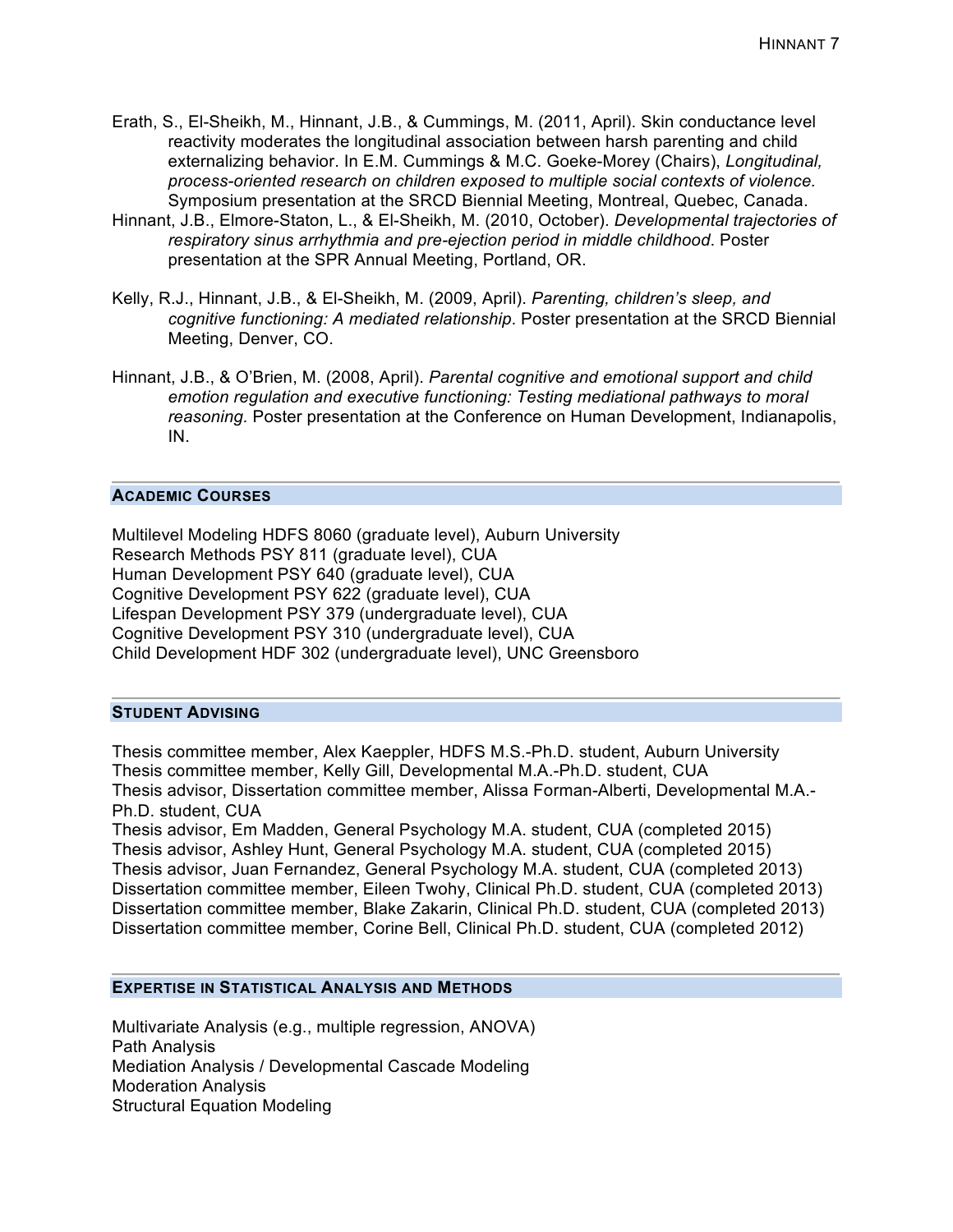Hierarchical Linear / Multilevel Modeling Latent Growth Modeling Accelerated Longitudinal Data Modeling Multiple Indicator Multilevel Modeling Latent Profile / Finite Mixture Modeling

Primary Instructor in *A Hands-on Workshop for Structural Equation and Latent Growth Modeling* (2013 – 2015), a two day seminar for graduate students and faculty, Catholic University of America

# **SPECIALIZED TRAINING IN NEUROPHYSIOLOGICAL ASSESSMENT**

Training and experience in use of Biolab and Mindware hardware and software; data collection and editing for physiological indexes of autonomic functions including heart rate, respiration, respiratory sinus arrhythmia, pre-ejection period, skin conductance response, and skin conductance level

Training for Level 2 MRI safety procedures

### **PROFESSIONAL AFFILIATIONS**

American Psychological Association (APA) Division 7 (Developmental) Association for Psychological Science (APS) Society for Psychophysiological Research (SPR) Society for Research in Child Development (SRCD) Society for Research on Adolescence (SRA) Society for the Teaching of Psychology (STP)

#### **EDITORIAL EXPERIENCE (AD HOC REVIEWER)**

Anxiety, Stress, and Coping Biological Psychology British Journal of Educational Psychology Child Development Childhood Obesity Cognition & Emotion Cognitive, Affective, and Behavioral Neuroscience Developmental Psychobiology Developmental Psychology Development and Psychopathology Educational Psychology International Journal of Developmental Neuroscience International Journal of Psychophysiology Journal of Abnormal Child Psychology Journal of Applied Developmental Psychology Journal of Child Psychology and Psychiatry Journal of Clinical Child and Adolescent Psychology Journal of Consulting and Clinical Psychology